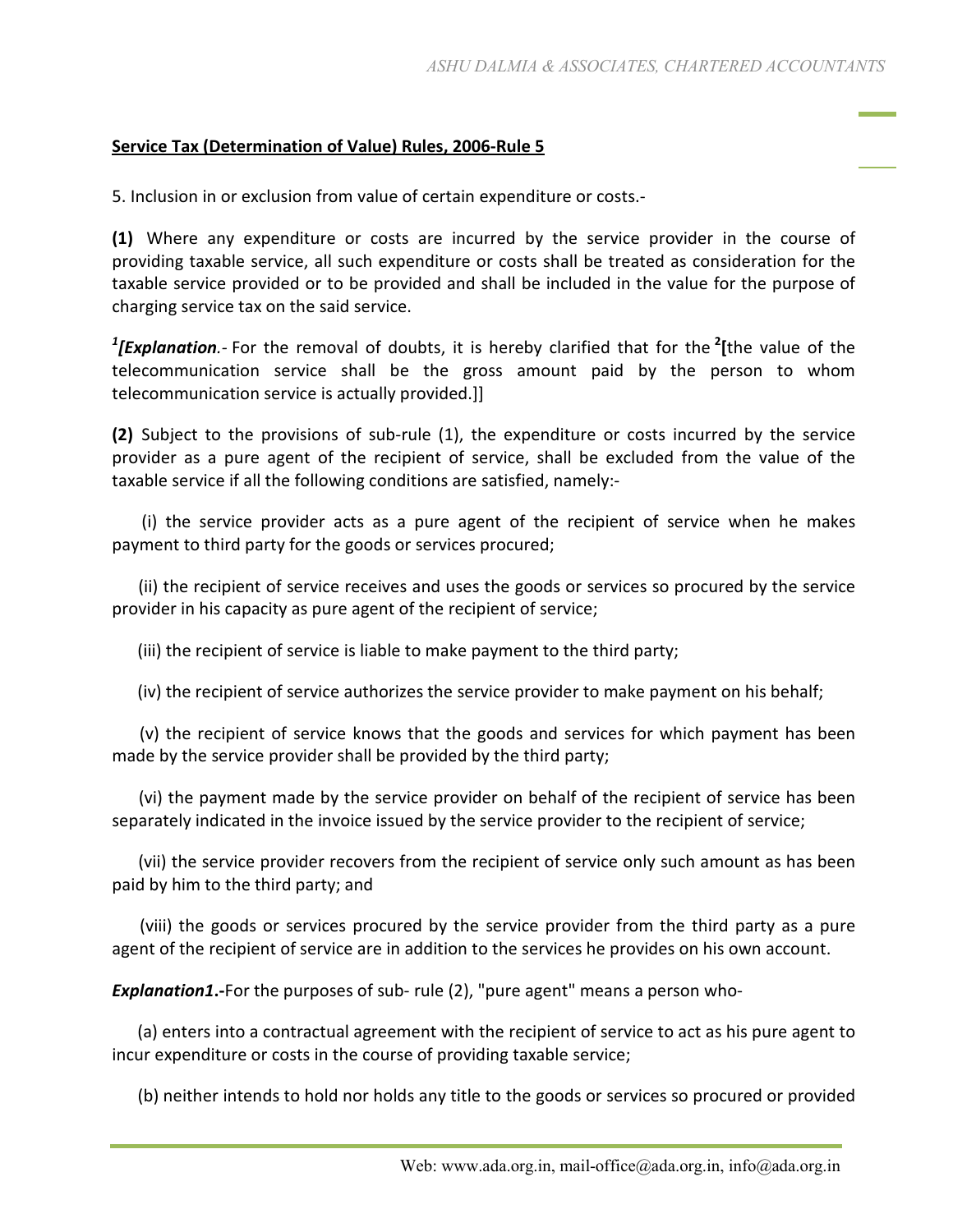as pure agent of the recipient of service;

- (c) does not use such goods or services so procured; and
- (d) receives only the actual amount incurred to procure such goods or services.

*Explanation2.-* For the removal of doubts it is clarified that the value of the taxable service is the total amount of consideration consisting of all components of the taxable service and it is immaterial that the details of individual components of the total consideration is indicated separately in the invoice.

*Illustration 1.-X* contracts with Y, a real estate agent to sell his house and thereupon Y gives an advertisement in television. Y billed X including charges for Television advertisement and paid service tax on the total consideration billed. In such a case, consideration for the service provided is what X pays to Y. Y does not act as an agent behalf of X when obtaining the television advertisement even if the cost of television advertisement is mentioned separately in the invoice issued by X. Advertising service is an input service for the estate agent in order to enable or facilitate him to perform his services as an estate agent

*Illustration 2.-* In the course of providing a taxable service, a service provider incurs costs such as traveling expenses, postage, telephone, etc., and may indicate these items separately on the invoice issued to the recipient of service. In such a case, the service provider is not acting as an agent of the recipient of service but procures such inputs or input service on his own account for providing the taxable service. Such expenses do not become reimbursable expenditure merely because they are indicated separately in the invoice issued by the service provider to the recipient of service.

*Illustration 3***. -** A contracts with B, an architect for building a house. During the course of providing the taxable service, B incurs expenses such as telephone charges, air travel tickets, hotel accommodation, etc., to enable him to effectively perform the provision of services to A. In such a case, in whatever form B recovers such expenditure from A, whether as a separately itemized expense or as part of an inclusive overall fee, service tax is payable on the total amount charged by B. Value of the taxable service for charging service tax is what A pays to B.

*Illustration 4.-*Company X provides a taxable service of rent-a-cab by providing chauffeur-driven cars for overseas visitors. The chauffeur is given a lump sum amount to cover his food and overnight accommodation and any other incidental expenses such as parking fees by the Company X during the tour. At the end of the tour, the chauffeur returns the balance of the amount with a statement of his expenses and the relevant bills. Company X charges these amounts from the recipients of service. The cost incurred by the chauffeur and billed to the recipient of service constitutes part of gross amount charged for the provision of services by the company X.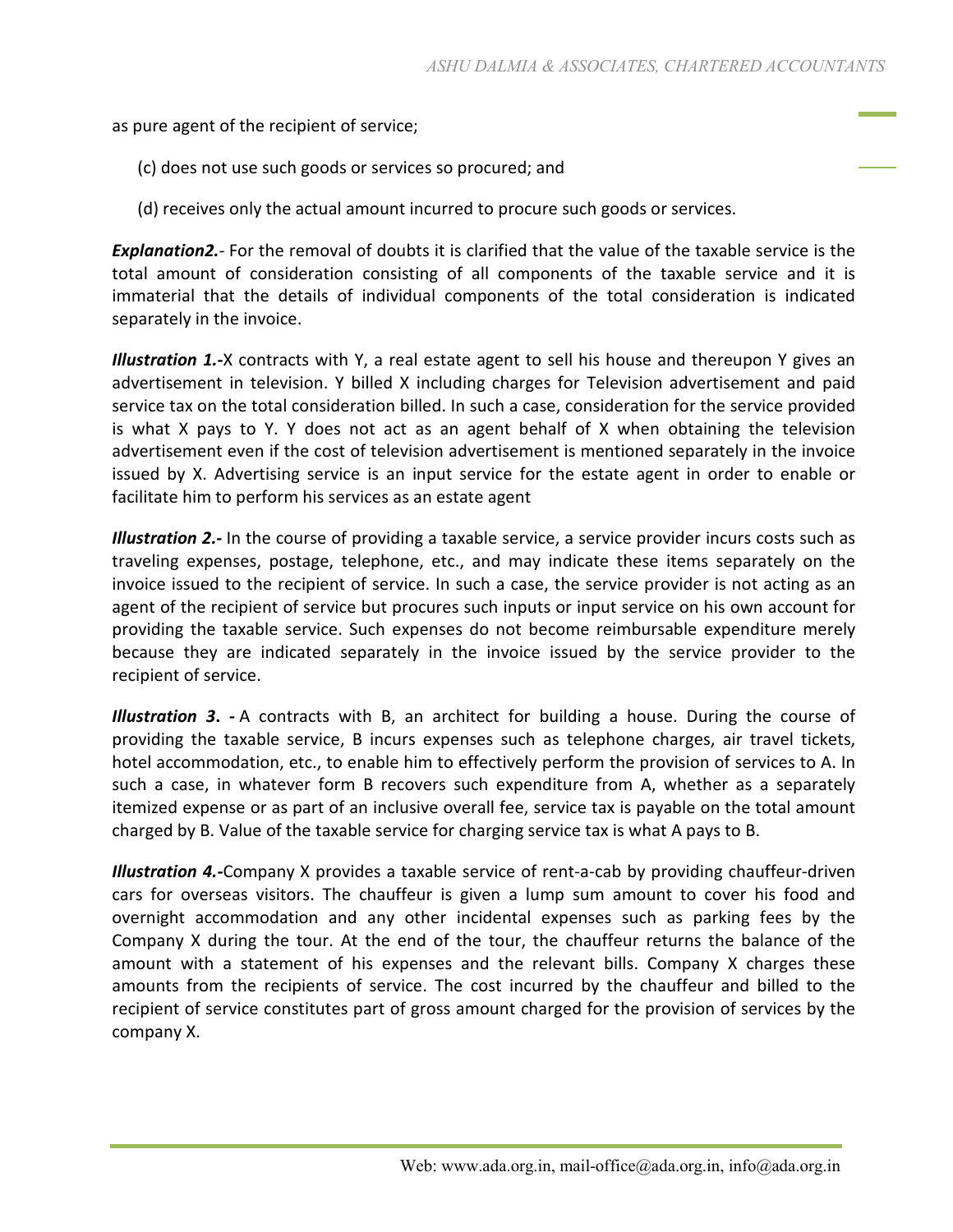## **Chapter V of Finance Act, 1994 –Section 67**

67. Valuation of taxable services for charging service tax

(1) Subject to the provisions of this Chapter, service tax chargeable on any taxable service with reference to its value shall,-

 (i) in a case where the provision of service is for a consideration in money, be the gross amount charged by the service provider for such service provided or to be provided by him;

 (ii) in a case where the provision of service is for a consideration not wholly or partly consisting of money, be such amount in money, with the addition of service tax charged, is equivalent to the consideration;

 (iii) in a case where the provision of service is for a consideration which is not ascertainable, be the amount as may be determined in the prescribed manner.

(2) Where the gross amount charged by a service provider, for the service provided or to be provided is inclusive of service tax payable, the value of such taxable service shall be such amount as, with the addition of tax payable, is equal to the gross amount charged.

(3) The gross amount charged for the taxable service shall include any amount received towards the taxable service before, during or after provision of such service.

(4) Subject to the provisions of sub-sections (1), (2) and (3), the value shall be determined in such manner as may be prescribed

Explanation.-For the purposes of this section,-

4[(a) "consideration" includes-

(i) any amount that is payable for the taxable services provided or to be provided;

## (ii) **any reimbursable expenditure or cost incurred by the service provider and charged, in the course of providing or agreeing to provide a taxable service, except in such circumstances, and subject to such conditions, as may be prescribed;**

 (iii) any amount retained by the lottery distributor or selling agent from gross sale amount of lottery ticket in addition to the fee or commission, if any, or, as the case may be, the discount received, that is to say, the difference in the face value of lottery ticket and the price at which the distributor or selling agent gets such ticket.]

3[\*\*\*]

(c) "gross amount charged" includes payment by cheque, credit card, deduction from account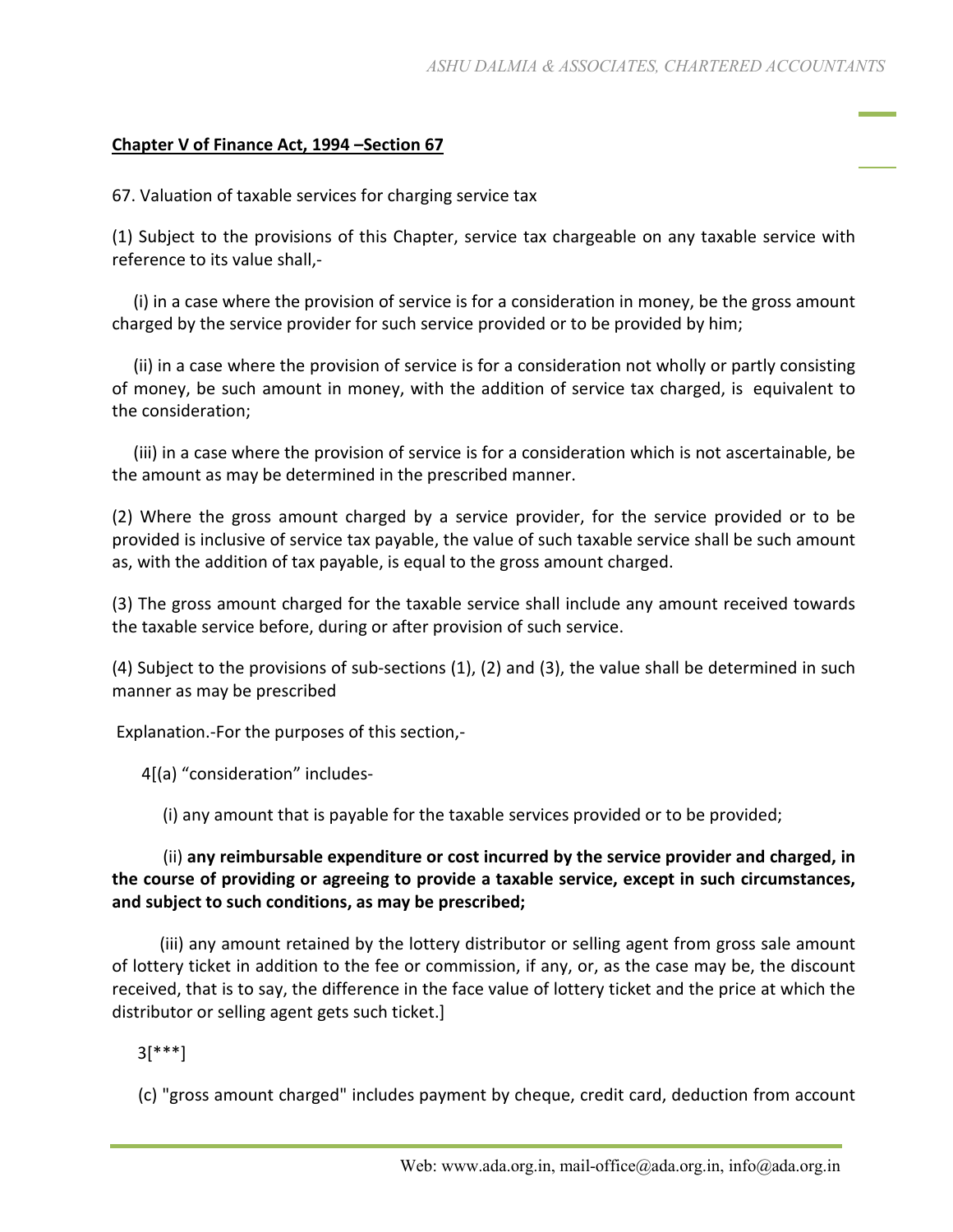and any form of payment by issue of credit notes or debit notes and 2[book adjustment, and any amount credited or debited, as the case may be, to any account, whether called "Suspense account" or by any other name, in the books of account of a person liable to pay service tax, where the transaction of taxable service is with any associated enterprise.]

## \*\*\*\*\*\*\*\*\*\*\*\*\*\*\*\*\*\*\*\*\*\*\*\*\*\*\*\*\*\*\*

Notes :

1. Substituted by the Finance Act, 2006,w.e.f. 18-4-2006. Prior to its substitution, section 67 as amended by the Finance (No. 2) Act, 1996, Finance Act, 1997, Finance (No. 2) Act, 1998, w.e.f. 16- 10-1998, Finance Act, 2001, w.e.f. 16-7-2001, Finance Act, 2002, w.e.f. 16-8-2002, Finance Act, 2003, w.e.f. 14-5-2003, Finance (No. 2) Act, 2004, w.e.f. 10-9-2004 and Finance Act, 2005, w.e.f. 13-5-2005, read as under :

"67. Valuation of taxable services for charging service tax.-For the purposes of this Chapter, the value of any taxable service shall be the gross amount charged by the service provider for such service provided or to be provided by him.

Explanation 1.-For the removal of doubts, it is hereby declared that the value of a taxable service, as the case may be, includes,-

(a) the aggregate of commission or brokerage charged by a broker on the sale or purchase of securities including the commission or brokerage paid by the stock-broker to any sub-broker;

(b) the adjustments made by the telegraph authority from any deposits made by the subscriber at the time of application for telephone connection or pager or facsimile or telegraph or telex or for leased circuit;

(c) the amount of premium charged by the insurer from the policy holder;

(d) the commission received by the air travel agent from the airline;

(e) the commission, fee or any other sum received by an actuary, or intermediary or insurance intermediary or insurance agent from the insurer;

(f) the reimbursement received by the authorised service station from manufacturer for carrying out any service of any motor car, light motor vehicle or two wheeled motor vehicle manufactured by such manufacturer; and

(g) the commission or any amount received by the rail travel agent from the Railways or the customer,

but does not include-